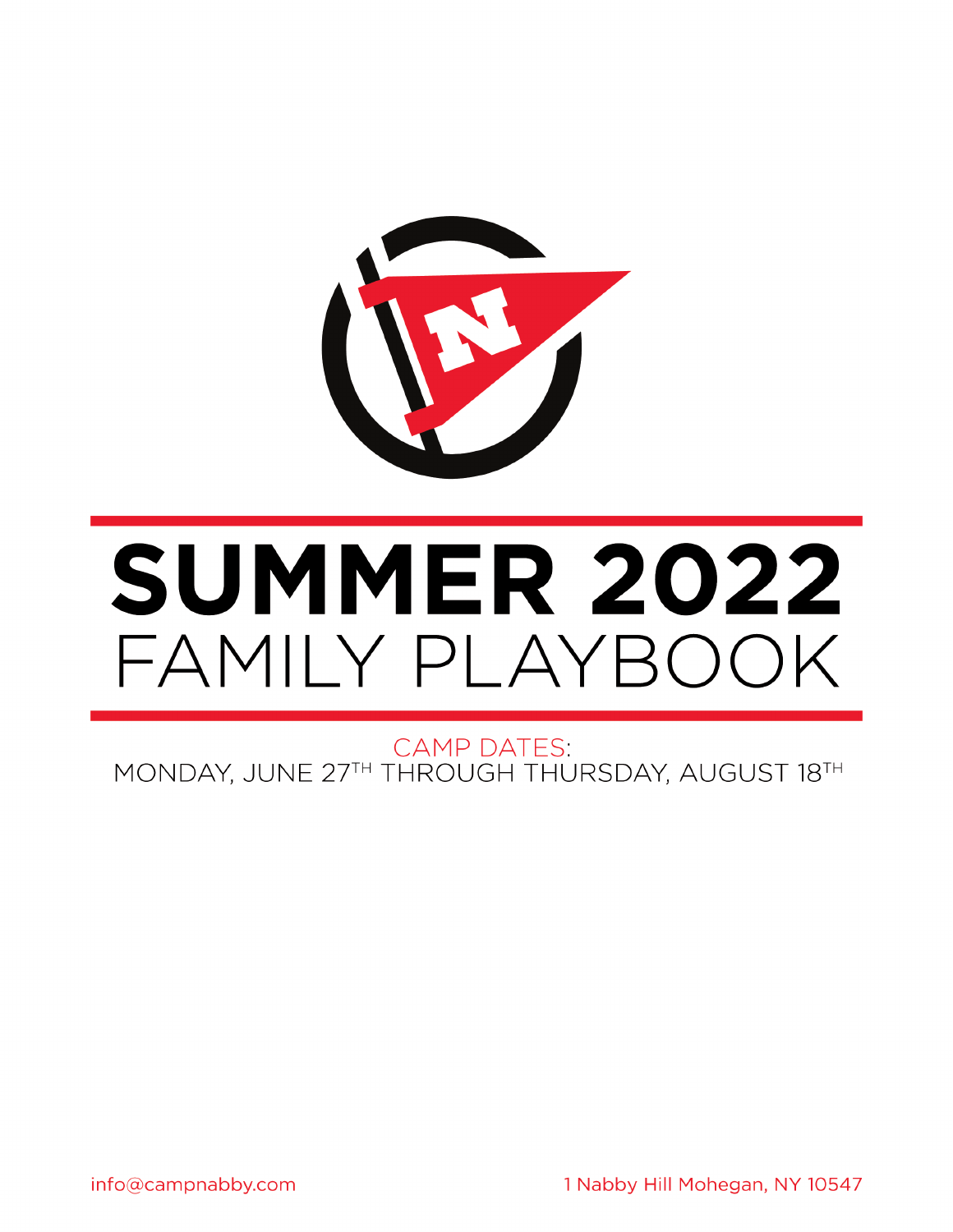# **Welcome toCAMPNABBY**

# **CAMP DATES 2022**

Week 1 - Monday, June 27 through Friday, July 1

*Please note: No Camp on Monday, July 4th*

Week 2 - Tuesday, July 5 through Friday, July 8

Week 3 - Monday, July 11 through Friday, July 15

Week 4 - Monday, July 18 through Friday, July 22

Week 5 - Monday, July 25 through Friday, July 29

Week 6 - Monday, August 1 through Friday, August 5

Week 7 - Monday, August 8 through Friday, August 12

Week 8 - Monday, August 15 through Thursday, August 18

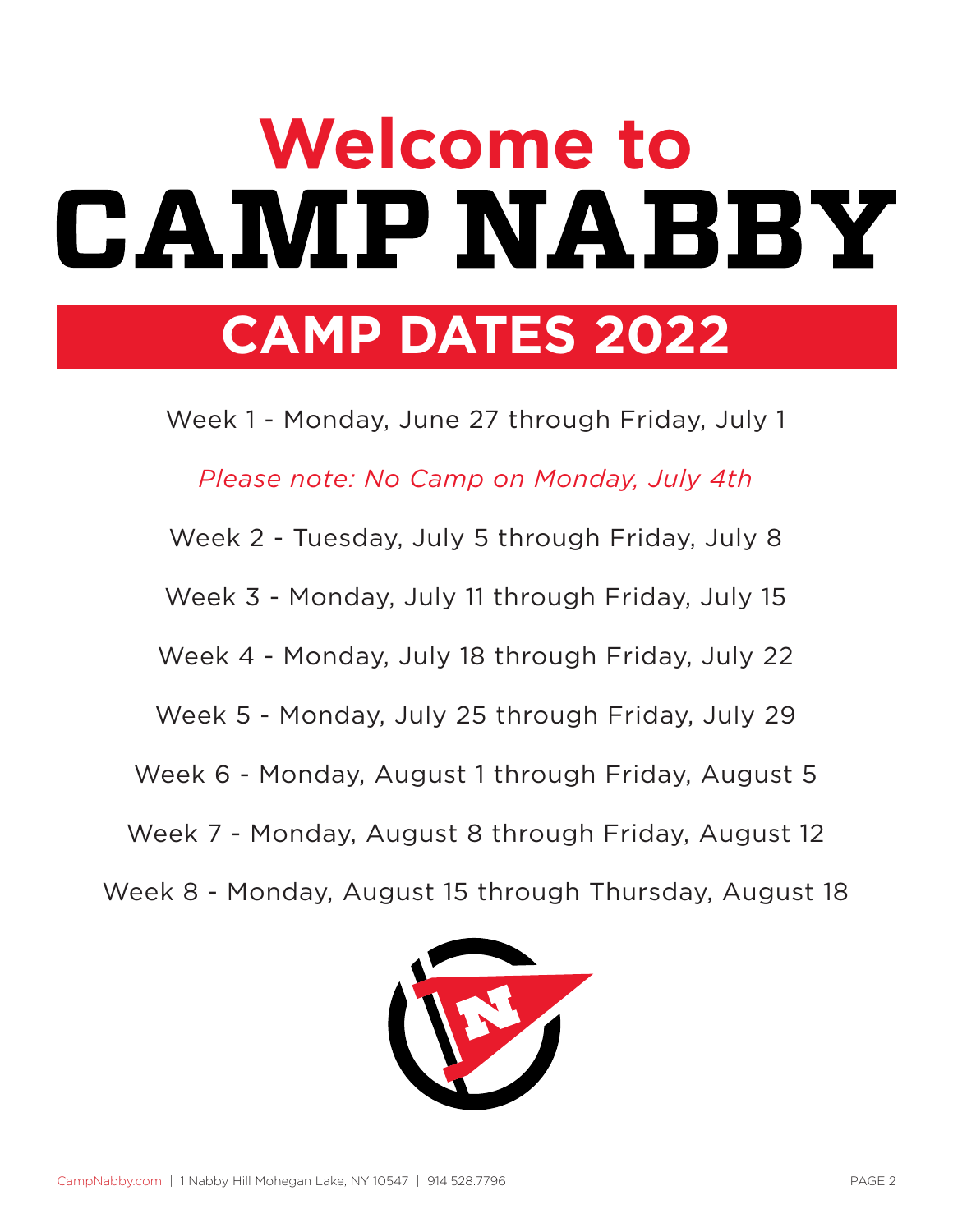# **A DAY IN THE LIFE**



We have 26 groups at Camp Nabby, each one named after a college or university. Each group has their own "bunk" for campers to store their Nabby backpacks each day and get changed for swim. Each bunk also has a refrigerator to store camper lunch/drinks (if they bring to camp).

Our campers range in age from 3 to 13 and are placed in either our Pre-K, Junior Camp (Kindergarten through 3rd grade) or Senior Camp (4th grades through 8th grades) divisions.



## **SCHEDULE**

Each group has an assigned schedule to ensure equal parts athletics and creative group activities. Throughout a regular camp day, counselors will determine the best use of field space and designated play areas; the staff is encouraged to mix things up to keep campers active and engaged. Each activity is approximately 30 minutes except for instructional swim (20 minutes) and Senior Camp Epics and Interest Periods.



## **RAINY DAY SCHEDULE**

Rain or shine, we have a great program planned for your children at Nabby! On rainy days, we have a special schedule designed to keep our campers active and dry. We are fortunate to have 11 covered facilities in addition to each group having their own bunk, which allows us to continue activities ranging from music to mini-golf, arts & crafts to basketball/hockey, dodgeball and movies in the Nabby Dining Room!

## **WHAT TO BRING EACH DAY**

#### **(Please be sure to label everything clearly with first and last name)**

- Two Bathing Suits
- **Two Towels**
- A bag lunch (Monday through Wednesday) if not purchasing our hot lunch program
- A face mask/covering (only if necessary)
- Recommended: Water Bottle & Sunscreen
- Optional: Pool shoes, Goggles

### **WHAT TO WEAR**

- Comfortable, athletic clothing is strongly encouraged, including shorts and t-shirts (all clearly labeled with your child's name).
- Sneakers are also strongly recommended (no sandals/thongs/crocs).
- On cooler, rainy days, feel free to include a rain jacket or sweatshirt in your child's bag.

### **SPORTS EQUIPMENT & PERSONAL BELONGINGS**

We have sports equipment at camp, but recommend Senior Campers bring their own tennis rackets and baseball/softball gloves.

For Junior Campers who have tennis instruction, we will provide tennis rackets so you don't have to take up more space in their bags.

We ask that you not allow your camper to wear expensive jewelry or bring any personal/valuable items to camp. Electronics are also not permitted.

## **INCLEMENT WEATHER**

Camp is scheduled rain or shine, with the exception being if we expect a severe weather event (ie Tropical Storm/Hurricane).

If severe weather is forecast, we will notify all families the evening prior and will confirm any camp cancellation early that morning to give you time to make alternate plans for the day.

*Please be sure to opt-in to Camp Nabby text alerts on our parent portal to receive timely information.*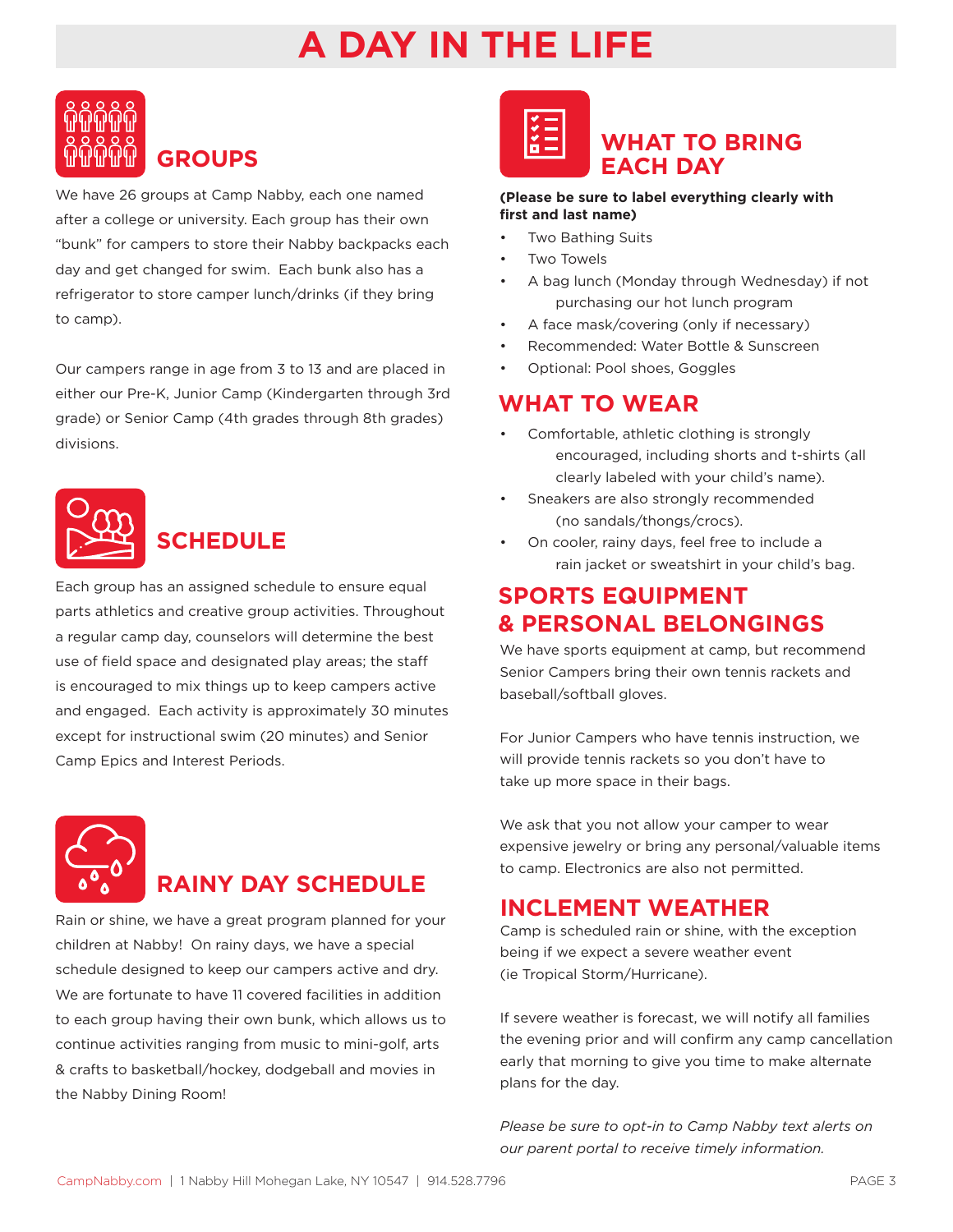# **HEALTH & WELLNESS**



#### **Immunization Forms**

Per Department of Health requirements, it is imperative we receive all completed immunization forms prior to the start of camp. These forms include COVID-19 Vaccination status and updated immunization updates.

### **Health Directors**

We have two registered nurses on staff who manage the health & well being of our campers and staff. Our health directors manage all camper care and will provide medicine/treatments as directed.

Any medication, epi-pens or inhalers to be administered during the camp day must come to the Health Office in original packaging with a doctor's note or prescription. All medications/treatments should be dropped off by an adult prior to camp opening.



## **MASK POLICY**

Following NY State Department of Health guidelines, mask wearing at camp is not required (unless your child had COVID-19 and is returning from isolation to camp on days 6-10).

While not required, if your child does bring a mask to camp, please have it clearly labeled.





We take great pride in the cleanliness of our facilities and use all CDC and Department of Health recommended sanitation products. We clean equipment and frequently shared surfaces throughout the day.

We encourage all campers and staff to wash hands throughout the day, upon arrival, before and after meals, after using the restroom and after activities. Our Camp features many hand wash facilities and hand sanitizer stations located throughout the property.



## **COVID-19 INFORMATION & PROTOCOLS**

#### **Per Westchester County Department of Health Best Practices: If your child tests positive for COVID-19:**

- Please call the camp office and let our Health Director know. Your child will need to stay out of camp for at least five days, where day 0 is the day of symptom onset or (if asymptomatic) the day of their first positive test.
- If asymptomatic at the end of five days or if symptoms are resolving, isolation ends and your child can return to camp and wear a well-fitting mask while around others (days 6 through 10).

*Please note that protocols may change and if we have updated policies, we will share them with you.*

#### **If we have a positive COVID-19 case in camp, we will notify all close contacts (children in the group and bus/van if applicable).**

- If your child is symptomatic, they should stay home.
- If your child is asymptomatic and vaccinated or had COVID-19 in the previous 3 months, they can remain in camp and participate in all activities.
- If your child is asymptomatic and unvaccinated, they can remain in camp provided they follow frequent testing (at least twice within 5 days) from the date of the exposure or potential exposure (day 0) through at least day 5, is strongly recommended. We also encourage mask wearing while indoors (arts & crafts, bunk and bus) during this time frame.
- Testing on Day 5 of exposure is strongly recommended to detect infection, regardless of vaccination status.



We ask that anyone in our Nabby community (parents/ guardians, staff, children) who are feeling sick or have a temperature of 100.4 or above, please stay home and do not come to camp.

All absences should be reported to the camp office by 9 am so we can plan for the group activities accordingly.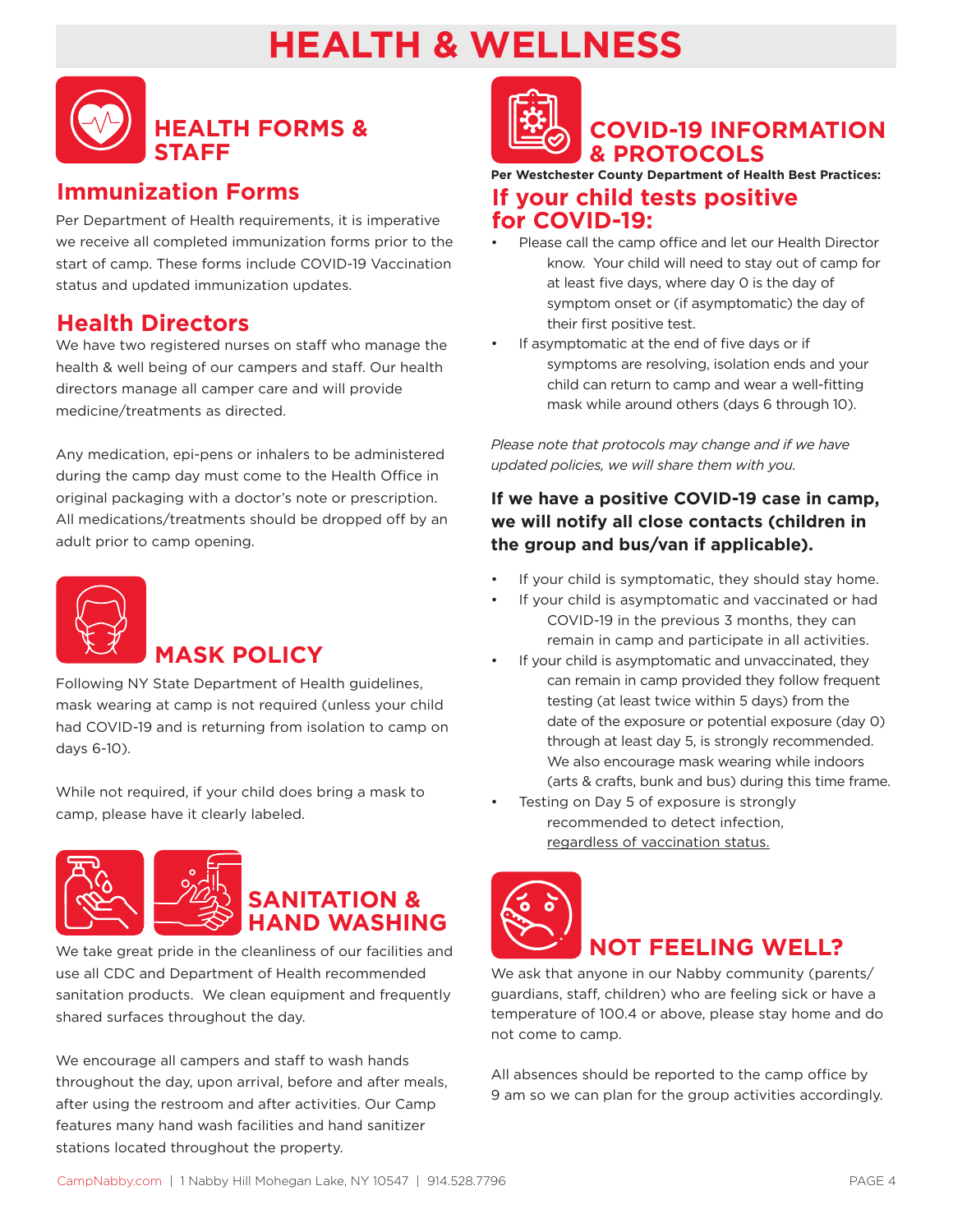# **FOOD & DRINKS**



Nabby provides all campers with 2 snacks each day, as well as lunch on Thursdays and Fridays.

Hot Lunch is also available Monday through Wednesday, for an additional fee of \$35 per camper. Families can register their children for the entire camp session or on a weekly basis. To add or remove your weekly service, we ask that you notify us by email (ruth@campnabby.com) or phone (914 528-7796), the Thursday prior to the following week you are adding or subtracting.

| <b>MONDAY</b>   | <b>TUESDAY</b>    | <b>WEDNESDAY</b>   | <b>THURSDAY</b>                                    | <b>FRIDAY</b>            |
|-----------------|-------------------|--------------------|----------------------------------------------------|--------------------------|
| Chicken Tenders | Pasta & Meatballs | Chicken Quesadilla | Nabby BBQ:                                         | Pizza!                   |
| Potatoes        | <b>Bread</b>      | Spanish Rice       | Beef Hamburgers<br>(fresh from Hemlock Hills Farm) | (gluten free on request) |
| Vegetables      | Salad             | Dessert            | Veggie Burgers, Kosher                             |                          |
|                 |                   |                    | All-Beef Hot Dog                                   |                          |
| Salad           | Dessert           |                    | <b>Turkey Dogs</b><br>(on request)                 |                          |
| Dessert         |                   |                    | Potato Chips                                       |                          |
|                 |                   |                    | Ice Cream                                          |                          |

#### **DAILY SUBSTITUTIONS**

Daily substitutes for hot lunch will include bagels, yogurt, cereal and/or fruit. We are a nut aware camp. No items that contain nuts or are processed in a facility with nuts are served.

Daily snacks include seasonal fruit, vegetables, cheese & crackers and plenty of water!

Ice Cream is also served to campers twice a week on Tuesdays and Thursdays.

## **FOOD ALLERGIES**

Camp Nabby does not serve nut products. Our staff is made aware of all food & nut allergies and will keep children away from children with nut products in their personal lunches. Parents serving peanut or tree nut products are asked to clearly label the bag with "PEANUT" or "NUTS" and those children will be required to wash their hands after eating.

## **STAYING HYDRATED**

We recommend campers bring their own labeled water bottles and we will encourage refills throughout the day. We have water fountains throughout camp and a designated "Hydration Station" in the shade to allow campers to stay cool and remain hydrated.

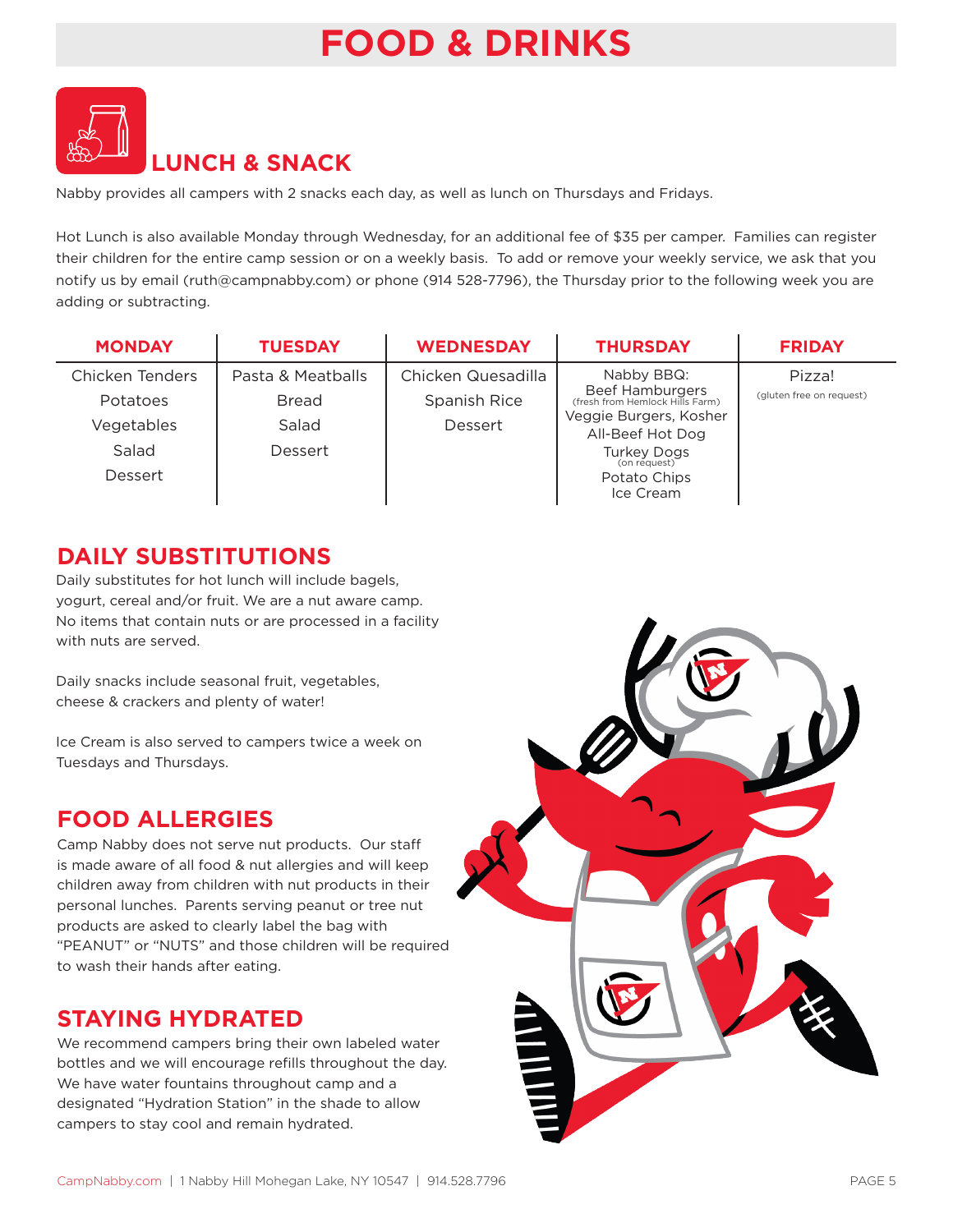# **SWIM & TRANSPORTATION**



Our swim program is under the direction of our Aquatics Director and staff of Lifeguards and Water Safety Instructors.

All campers have scheduled swim periods twice a day. The morning swim is an instructional swim taught by our own lifeguards and specialized staff with W.S.I (Water Safety Instructor) certification. Our afternoon swim is recreational, and supervised by assigned seated group counselors and our lifeguard staff.

In both periods, campers are paired with a "Buddy" that is to be in close proximity throughout the swim.

## **SWIM LEVELS: RED, GREEN & BLUE BANDS**

With camper safety as our primary concern, all non-swimmers will be in water depth of chest/shoulder high or lower. They may, in our instructional swim only, be in deeper water with their swim instructor. All non-swimmers will be issued and must wear to swim, a **RED** wristband for counselor and life guard identification.

To swim in our middle size or large pool, where the depth is above chest/shoulder height, campers must prove their ability in our "Swim Quest" by swimming the length of our middle pool (44 feet), tread water for 60 seconds, and retrieve an object from the pool bottom. Swimmers achieving this quest, will be issued **GREEN** wristbands, and are allowed to swim in our middle pool and shallow end of our large pool (both up to 5 feet deep).

To qualify for our diving board and water slide section of our large pool, campers must swim the pool length (90 feet) as well as tread for 60 seconds and retrieve an object from a depth greater than 5 feet. These swimmers will be issued a **BLUE** wristband, our highest qualification.

All campers are evaluated at the beginning of their camp session and continually throughout the summer.





## **PARENT PICK-UP & DROP-OFF PROCEDURE**

#### **PRE-K DROP-OFF AND PICK-UP:**

Pre-K campers should be dropped off at the Front Gate of camp (corner of Tamarac Street & Nabby Hill) between 8:40 am and 9 am . We ask that you stay in your seat and allow our staff to help the children in and out of the car.

Pre-K pick up is at 3:45 pm in front of the white house at 1 Nabby Hill. Pre-K parents should display their **GREEN** windshield card for identification.

#### **JUNIOR CAMP DROP-OFF AND PICK-UP:**

**Drop-Off:** Junior Campers (K through 3rd grade) should be dropped off at the front gate of camp (Tamarac Street & Nabby Hill) between 8:40 am and 9 am. We ask that you stay in your seat and allow our staff to help the children in and out of the car.

**Pick-Up:** Pick up starts at 3:50 pm at the front gate and all cars should line-up along the green fence on Tamarac Street.

Junior Campers with Senior Camper siblings will dismiss at 4:05 pm with the rest of the Senior Campers. Junior Camp parents should display their **YELLOW** windshield card for identification.

#### **SENIOR CAMP DROP-OFF AND PICK-UP:**

Drop-Off: Senior Campers (4th-8th grade) with Junior Camp siblings should be dropped off at the front gate of camp (Tamarac Street & Nabby Hill) between 8:40 am and 9 am. All other senior campers should be dropped off on Dale Street.

**Pick-Up:** Parents should arrive no earlier than 4:05 pm at the front gate and all cars should line-up along the green fence on Tamarac Street.

Senior Camp parents should display their **RED** windshield card for identification.

Senior Campers with no Junior Camp siblings should be dropped off and picked up at our camp back entrance at the Dale Street

#### **DOOR-TO-DOOR AND SATELLITE BUS SERVICE**

All campers choosing door-to-door or satellite bus service will receive contact information from their bus monitors in the days prior to their start date and pick-up/drop-off times prior to camp opening.

#### **LATE ARRIVAL & EARLY DEPARTURES**

Children can be dismissed early from camp if we have written permission from a parent via email, written note or phone call.

Early dismissal must be before 3:30 pm and we will bring your child to the front gate for sign out. Due to safety reasons, parents will not be permitted in the camp office.

We will bring your child directly to you!